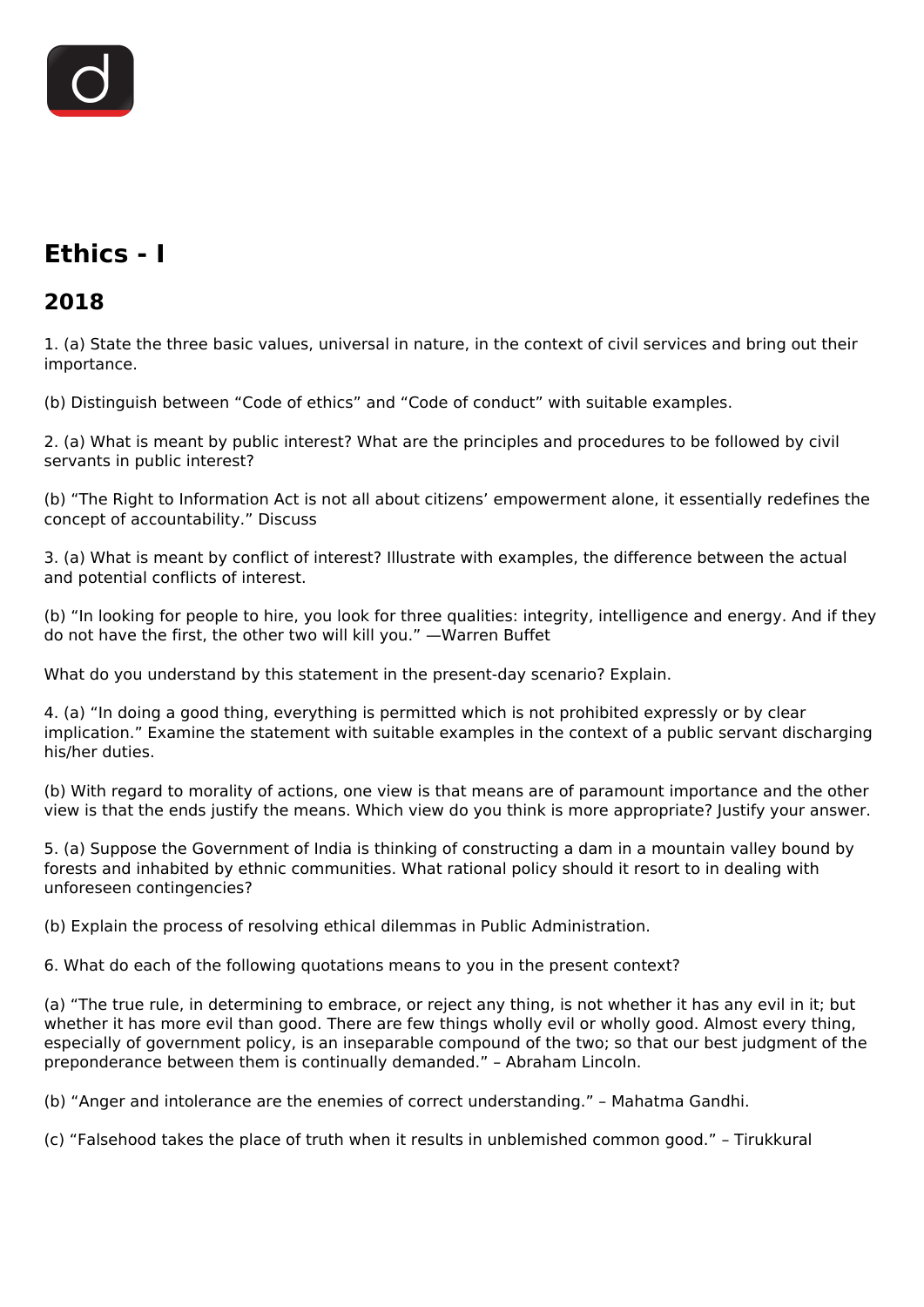# **2017**

- 7. Conflict of interest in the public sector arises when
- (a) official duties,
- (b) public interest, and
- (c) personal interest
- are taking priority one above the other.

How can this conflict in administration be resolved? Describe with an example.

- 8. Examine the relevance of the following in the context of civil service:
- (a) Transparency
- (b) Accountability
- (c) Fairness and Justice
- (d) Courage of Conviction
- (e) Spirit of service

9. Young people with ethical conduct are not willing to come forward to join active politics. Suggest steps to motivate them to come forward.

10. (a) One of the tests of integrity is complete refusal to be compromised. Explain with reference to a real life example.

(b) Corporate social responsibility makes companies more profitable and sustainable. Analyse.

11. (a) "Great ambition is the passion of a great character. Those endowed with it may perform very good or very bad acts. All depends on the principles which direct them." – Napoleon Bonaparte.

Stating examples mention the rulers (i) who have harmed society and country, (ii) who worked for the development of society and country.

(b) "If a country is to be corruption free and become a nation of beautiful minds, I strongly feel there are three key societal members who can make a difference. They are the father, the mother and the teacher." – A.P.J. Abdul Kalam. Analyse.

12. (a) How will you apply emotional intelligence in administrative practices?

(b) Strength, peace and security are considered to be the pillars of international relations. Elucidate.

13. (a) The crisis of ethical values in modern times is traced to a narrow perception of the good life. Discuss.

(b) Increased national wealth did not result in equitable distribution of its benefits. It has created only some "enclaves of modernity and prosperity for a small minority at the cost of the majority." Justify.

14. (a) Discipline generally implies following the order and subordination. However, it may be counterproductive for the organisation. Discuss.

(b) Without commonly shared and widely entrenched moral values and obligations, neither the law, nor democratic government, nor even the market economy will function properly.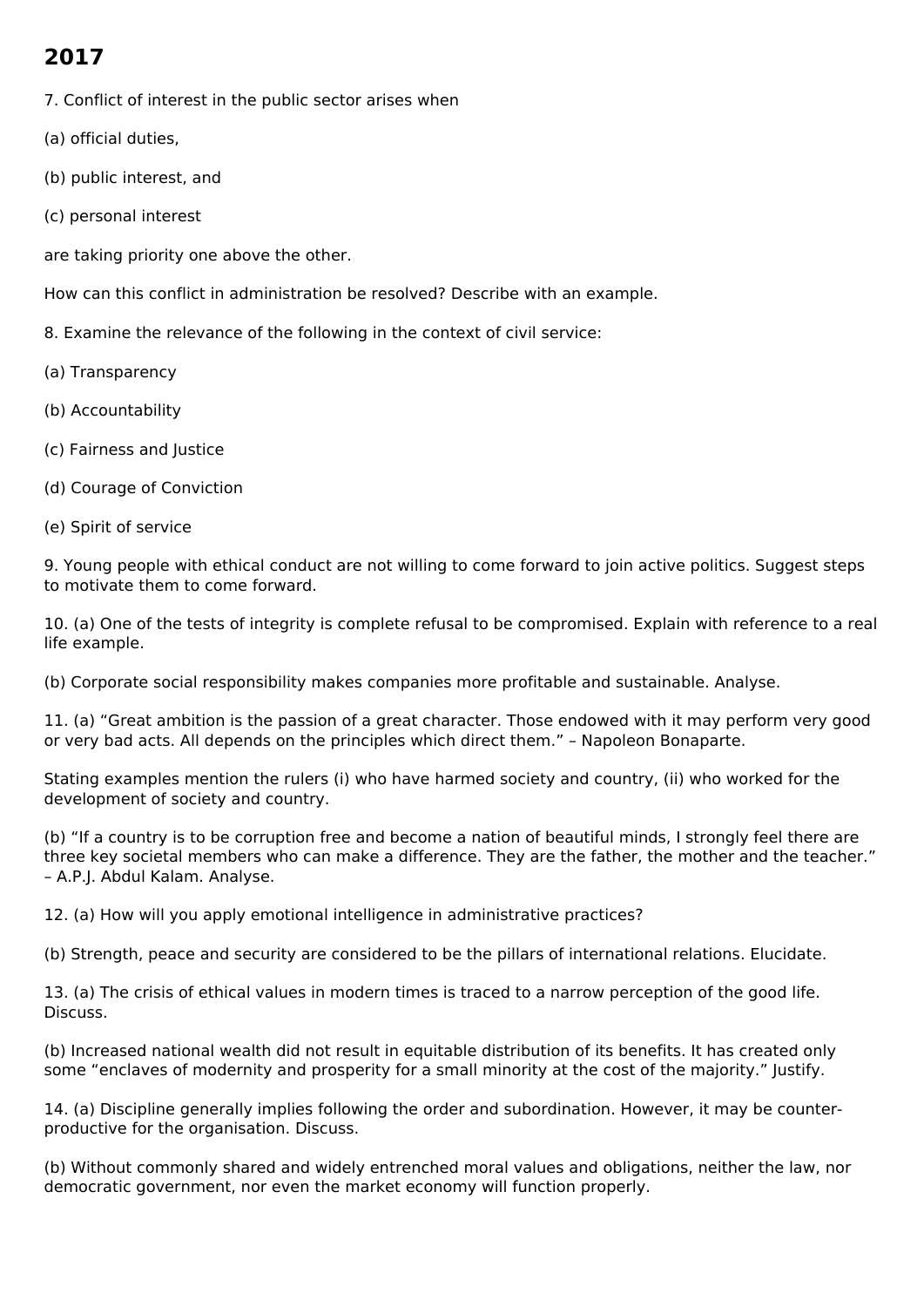What do you understand by this statement? Explain with illustration in the contemporary times.

## **2016**

15. (a) Explain how ethics contributes to social and human well-being.

(b) Why should impartiality and non-partisanship be considered as foundational values in public services, especially in the present day socio-political context? Illustrate your answer with examples.

16. (a) What do you understand by the terms 'governance', 'good governance' and 'ethical governance'?

(b) Discuss Mahatma Gandhi's Concept of seven sin.

17. (a) Analyse John Rawls's concept of social justice in the Indian context.

(b) Discuss the Public Services Code as recommended by the 2nd Administrative Reforms Commission.

18. (a) "Corruption causes misuse of government treasury, administrative inefficiency and obstruction in the path of national development." Discuss Kautilya's views.

(b) How could social influence and persuasion contribute to the success of Swachh Bharat Abhiyan?

19. Law and Ethics are considered to be the two tools for controlling human conduct so as to make it conducive to civilized social existence.

(a) Discuss how they achieve this objective.

(b) Discuss how they achieve this objective.

20. Our attitudes towards life, work, other people and society are generally shaped unconsciously by the family and the social surroundings in which we grow up. Some of these unconsciously acquired attitudes and values are often undesirable in the citizens of a modern democratic and egalitarian society.

(a) Discuss such undesirable values prevalent in today's educated Indians.

(b) How can such undesirable attitudes be changed and socioethical values considered necessary in public services be cultivated in the aspiring and serving civil servants?

21. Anger is a harmful negative emotion. It is injurious to both personal life and work life.

(a) Discuss how it leads to negative emotions and undesirable behaviours.

(b) How can it be managed and controlled?

22. "Max Weber said that it is not wise to apply to public administration the sort of moral and ethical norms we apply to matters of personal conscience. It is important to realize that the state bureaucracy might possess its own independent bureaucratic morality." Critically analyse this statement.

### **2015**

23. (a) What is meant by 'environmental ethics'? Why is it important to study? Discuss any one environmental issue from the viewpoint of environmental ethics.

(b) Differentiate between the following:

- 1. Law and Ethics
- 2. Ethical management and Management of ethics
- 3. Discrimination and Preferential treatment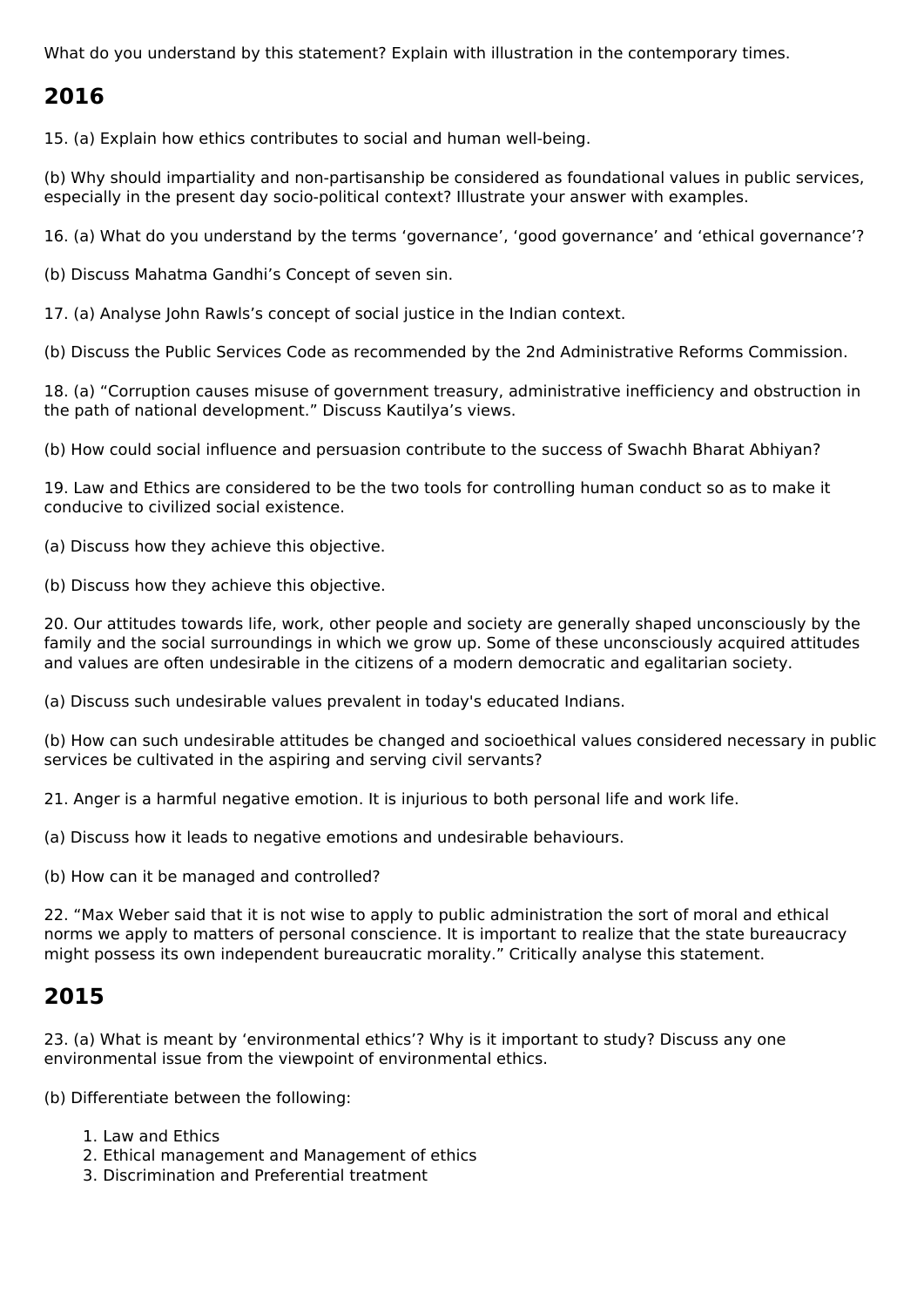4. Personal ethics and Professional ethics

24. Given are two quotations of moral thinkers/philosophers. For each of these, bring out what it means to you in the present context:

(a) "The weak can never forgive; forgiveness is the attribute of the strong."

(b) "We can easily forgive a child who is afraid of the dark; the real tragedy of life is when men are afraid of the light."

25. (a) "A mere compliance with law is not enough, the public servant also has to have a well-developed sensibility to ethical issues for effective discharge of duties." Do you agree? Explain with the help of two examples, where (i) an act is ethically right, but not legally and (ii) an act is legally right, but not ethically.

(b) How do the virtues of trustworthiness and fortitude get manifested in public service? Explain with examples.

26. (a) "Social values are more important than economic values." Discuss the above statement with examples in the context of inclusive growth of a nation.

(b) Some recent developments such as introduction of RTI Act, media and judicial activism, etc., are proving helpful in bringing about greater transparency and accountability in the functioning of the government. However, it is also being observed that at times the mechanisms are misused. Another negative effect is that the officers are now afraid to take prompt decisions. Analyze this situation in detail and suggest how this dichotomy can be resolved. Suggest how these negative impacts can be minimized.

27. Two different kinds of attitudes exhibited by public servants towards their work have been identified as the bureaucratic attitude and the democratic attitude.

(a) Distinguish between these two terms and write their merits and demerits,

(b) Is it possible to balance the two to create a better administration for the faster development of our country?

28. Today we find that in spite of various measures like prescribing codes of conduct, setting up vigilence cells/commissions, RTI, active media and strengthening of legal mechanisms, corrupt practices are not coming under control.

(a) Evaluate the effectiveness of these measures with justifications.

(b) Suggest more effective strategies to tackle this menace.

29. At the international level, the bilateral relations between most nations are governed on the policy of promoting one's own national interest without any regard for the interest of other nations. This leads to conflicts and tensions between the nations. How can ethical consideration help resolve such tensions? Discuss with specific examples.

30. Public servants are likely to confront with the issues of 'Conflict of Interest'. What do you understand by the term 'Conflict of Interest' and how does it manifest in the decision making by public servants? If faced with the conflict of interest situation, how would you resolve it? Explain with the help of examples.

### **2014**

Explain with examples.

31. (a) All human beings aspire for happiness. Do you agree? What does happiness mean to you? Explain with examples.

(b) What does ethics seek to promote in human life? Why is it all the more important in public administration?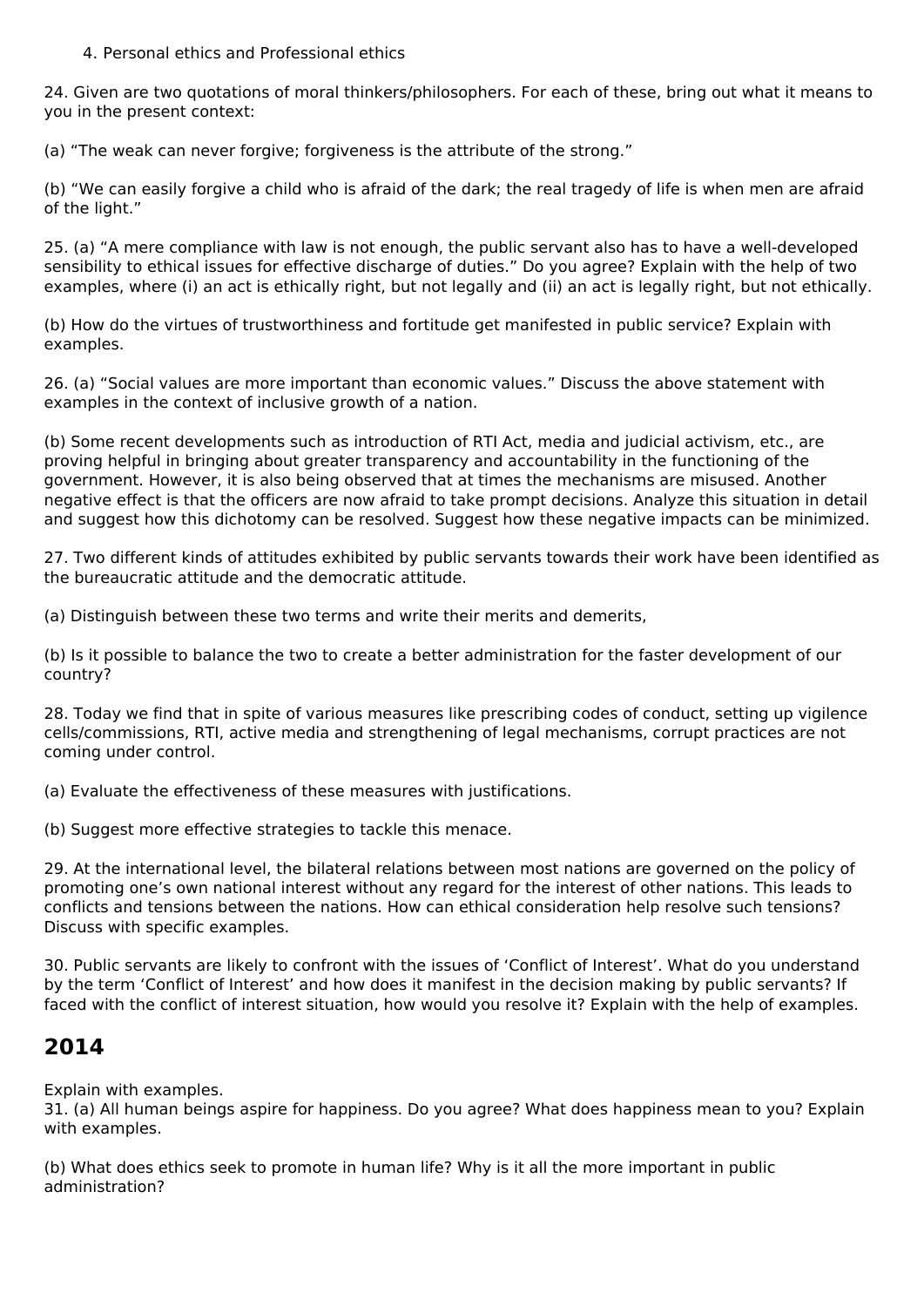32. (a) In the context of defence services, 'patriotism' demands readiness to even lay down one's life in protecting the nation. According to you, what does patriotism imply in everyday civil life? Explain with illustrations and justify your answer.

(b). What do you understand by 'probity' in public life? What are the difficulties in practicing it in the present times? How can these difficulties be overcome?

33. (a) "Integrity without knowledge is weak and useless, but knowledge without integrity is dangerous and dreadful." What do you understand by this statement? Explain your stand with illustrations from the modern context.

(b). "Human beings should always be treated as 'ends' in themselves and never as merely `means'." Explain the meaning and significance of this statement, giving its implications in the modern technoeconomic society.

34. (a) Which eminent personality has inspired you the most in the context of ethical conduct in life? Give the gist of his/her teachings. Giving specific examples, describe how you have been able to apply these teachings for your own ethical development.

(b). There is a heavy ethical responsibility on the public servants because they Occupy positions of power, handle huge amounts of public funds, and their decisions have wide-ranging impact on society and environment. What steps have you taken to improve your ethical competence to handle such responsibility?

35. (a) The current society is plagued with widespread trust-deficit. What are the consequences of this situation for personal well-being and for societal well-being? What can you do at the personal level to make yourself trustworthy?

(b). It is often said that poverty leads to corruption. However, there is no dearth of instances where affluent and powerful people indulge in corruption in a big way. What are the basic causes of corruption among people? Support your answer with examples.

36. What factors affect the formation of a person's attitude towards social problems? In our society, contrasting attitudes are prevalent about many social problems. What contrasting attitudes do you notice about the caste system in our society? How do you explain the existence of these contrasting attitudes?

37. What does 'accountability' mean in the context of public service? What measures can be adopted to ensure individual and collective accountability of public servants?

38. We are witnessing increasing instances of sexual violence against women in the country. Despite existing legal provisions against it, the number of such incidences is on the rise. Suggest some innovative measures to tackle this menace.

# **2013**

39. What do you understand by 'Values' and 'Ethics'? In what way is it important to be ethical along with being professionally competent?

40. (a) What do you understand by the following terms in the context of public service?

- 1. Integrity
- 2. Perseverance
- 3. Spirit of Service
- 4. Commitment
- 5. Courage of Conviction

(b) Indicate two more attributes which you consider important for public service. Justify your answer.

41. Some people feel that values keep changing with time and situation, while others strongly believe that